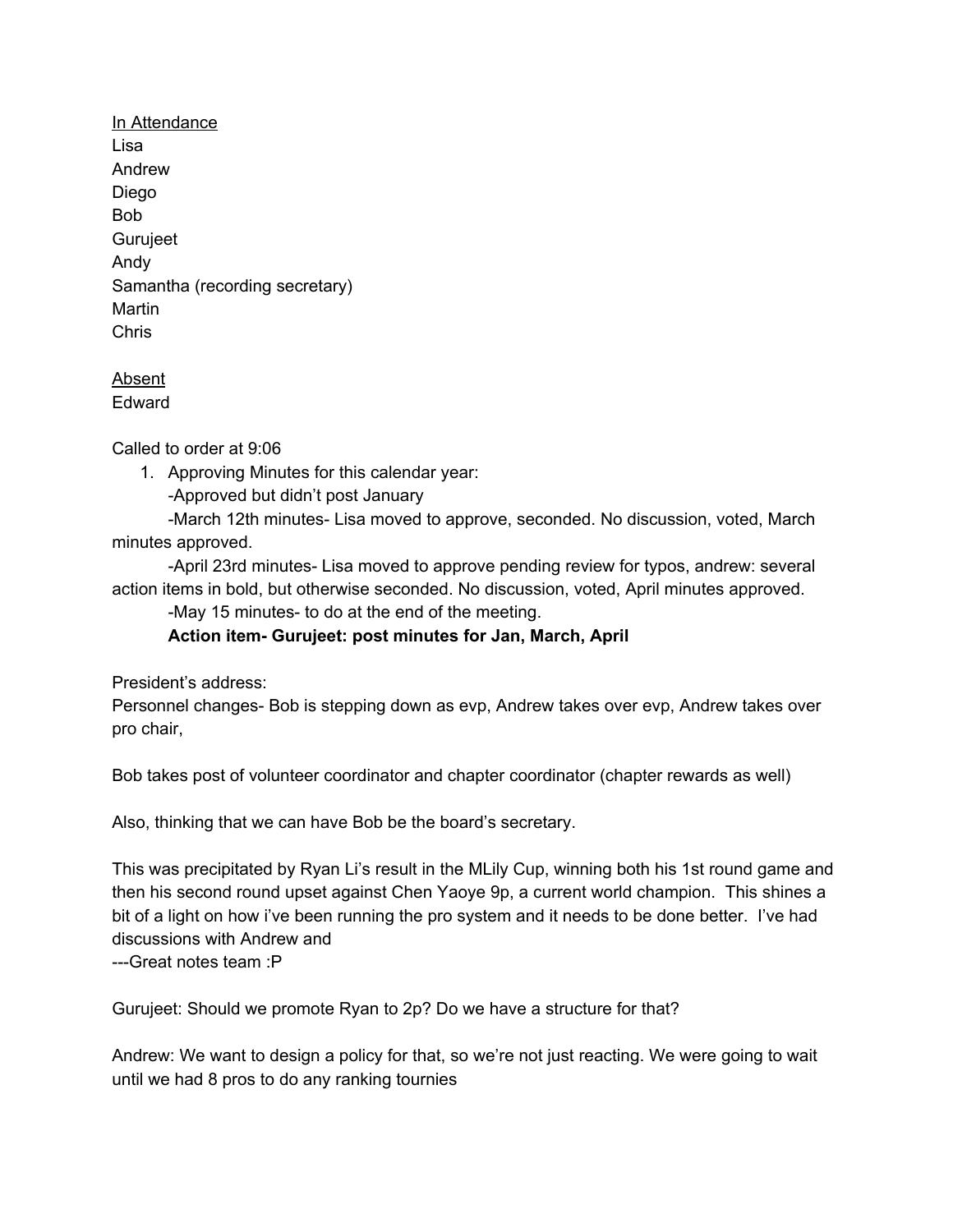Pro committee members: Keith arnold, I-Han lui, james sedwick, myungwan kim, jeff cheval. Does the whole committee need to agree on the tournament? Up until now the charter of the committee has been to organize qualifiers. Looking for guidance from the board. Pro committee items:

Administrative stuff- business cards, headshots, usgo email accounts.

Going to try to set up a US-EU team tournament, planning to move in that direction unless hearing otherwise (board agrees).

Promotion system

Qualification organization to allow for interested players to better plan for it and get the strongest players.

Bob: What is the role of current AGA pros in this system?

Andy: That is one of the issues that was discussed at the last committee meeting.

Gurujeet: Bob has resigned from the EVP position. Will discuss replacement of personnel at the end of meeting.

Andrew: Is Bob going to be secretary as in 'takes-the-minutes' secretary, or…?

Lisa: I would like to nominate Samantha!

Bob: Andy, i think you misunderstood, i am not interested in the secretary position

Gurujeet: Good thing you brought it up Andy. Samantha, are you interested?

Samantha: Yes, i think so, what does the position entail?

Andy: [describes previous secretary job]. Before that happens, i need to talk to Pete more.

Gurujeet: He would need to resign as well

Samantha: Happy to step forward into a more active role.

Gurujeet: it would be very welcome, we've been limping along for quite a while, and we're very glad you've been willing to step up and take the minutes recently. We can discuss that as well but can't approve it (pending Pete's resignation above).

So Andy, back to status items? Congress update?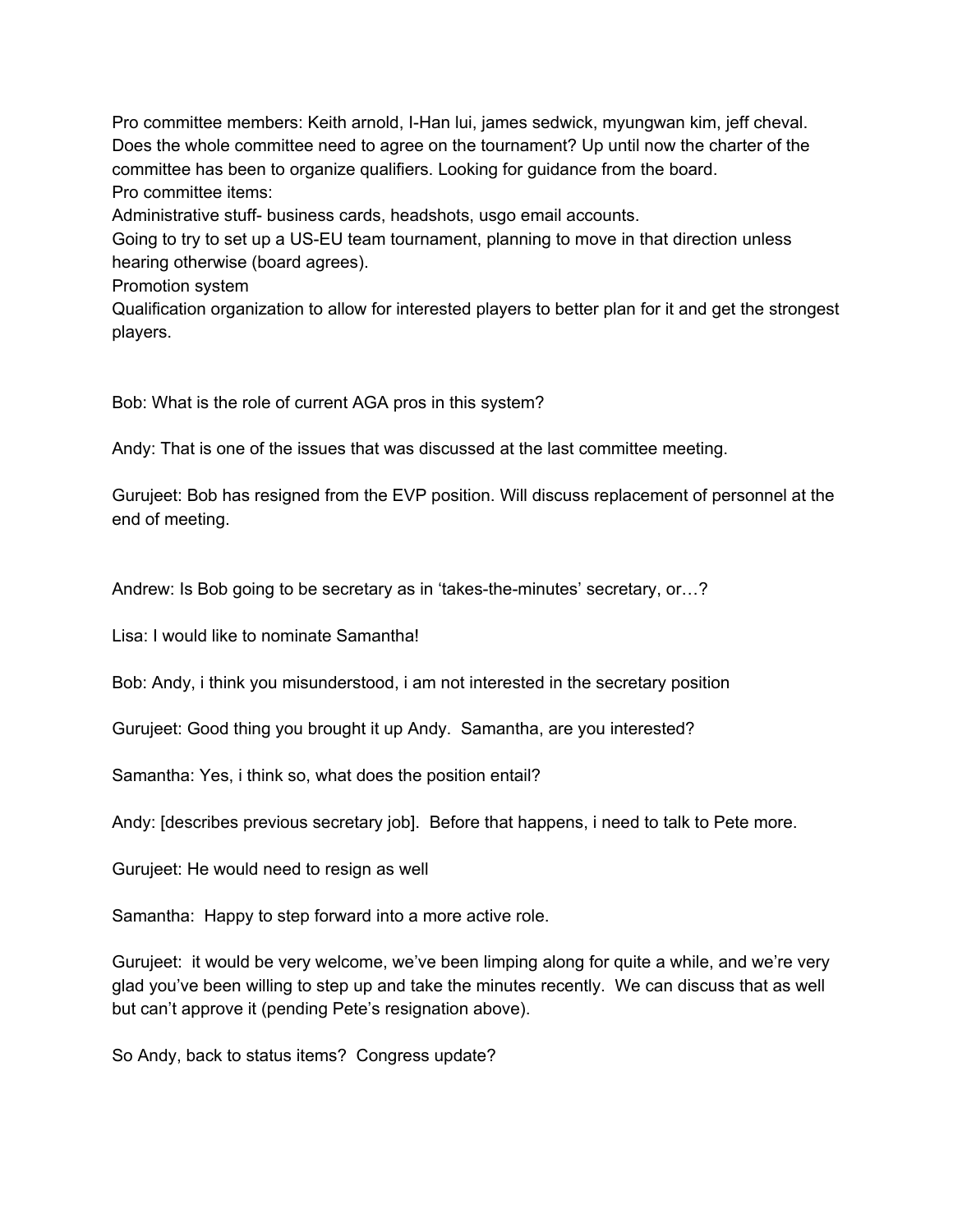Andy: Congress is in the frenetic phase usual for this close to the event. Adding everything i have together i'm not anticipating a financial loss and it seems like the attendance will be pretty good. Not boston levels, but easily North Carolina levels. We have a good group of people coming, more kids than usual. If any of you haven't booked your room, hurry to do that as the hotel will run out of rooms.

Pressing issue: Recruitment of congress site for 2018 has not lead to any volunteers. Working on some ideas. Tell Andy or Lisa.

Andrew: I suggest Las Vegas chapter, Michael Wanek.

Andy: Pros- cheap rooms, event space; cons- very hot, esp in August.

Gurujeet: Exploring who would volunteer for a DC congress

Lisa: other future interested groups- NC, Buffalo [Andy- Bozeman, Montana]

[digression of other suitable locations, plane fares, etc]

Status update from Chris K:

-50 state deal: Chris K and Edward have been working on it. We should discuss at Congress with chapter people, since chapters need to be organized to do it. Talked to Jeff Cheval about it, but neither he nor I can take the lead on it. Requires in-state and central coordination. Andy, do you have it on the agenda for the chapter assembly?.

Bob requests to be kept in the loop as new chapter coordinator.

Details will be discussed at a later point (at Congress)

-Code of Conduct: We got a response from the professional group regarding the CoC, but we haven't gotten a chance to turn it around. Andy has it on the agenda to discuss at Congress.

Andy is still looking for a replacement of Roy as treasurer. One possibility is David Bannon but he doesn't want to take on the whole position (the tax expertise parts). We have a september deadline, then we may have to pay an accountant or bookkeeper.

Lisa: maybe we can find someone to just handle the organization/ email response part that requires less specific skills.

**The board would like to formally thank Roy for all his hard work.** Andy has offered him free attendance at the Congress. Lisa suggests offering him a lifetime membership. Chris K motions to offer Roy a lifetime membership. Andrew seconds. No discussion. The board votes and approved.

**Action item-** Gurujeet will draft a letter informing him and the rest of the board will approve it. Andy has no further items right now. Move into exec section to discuss EVP and secretary.